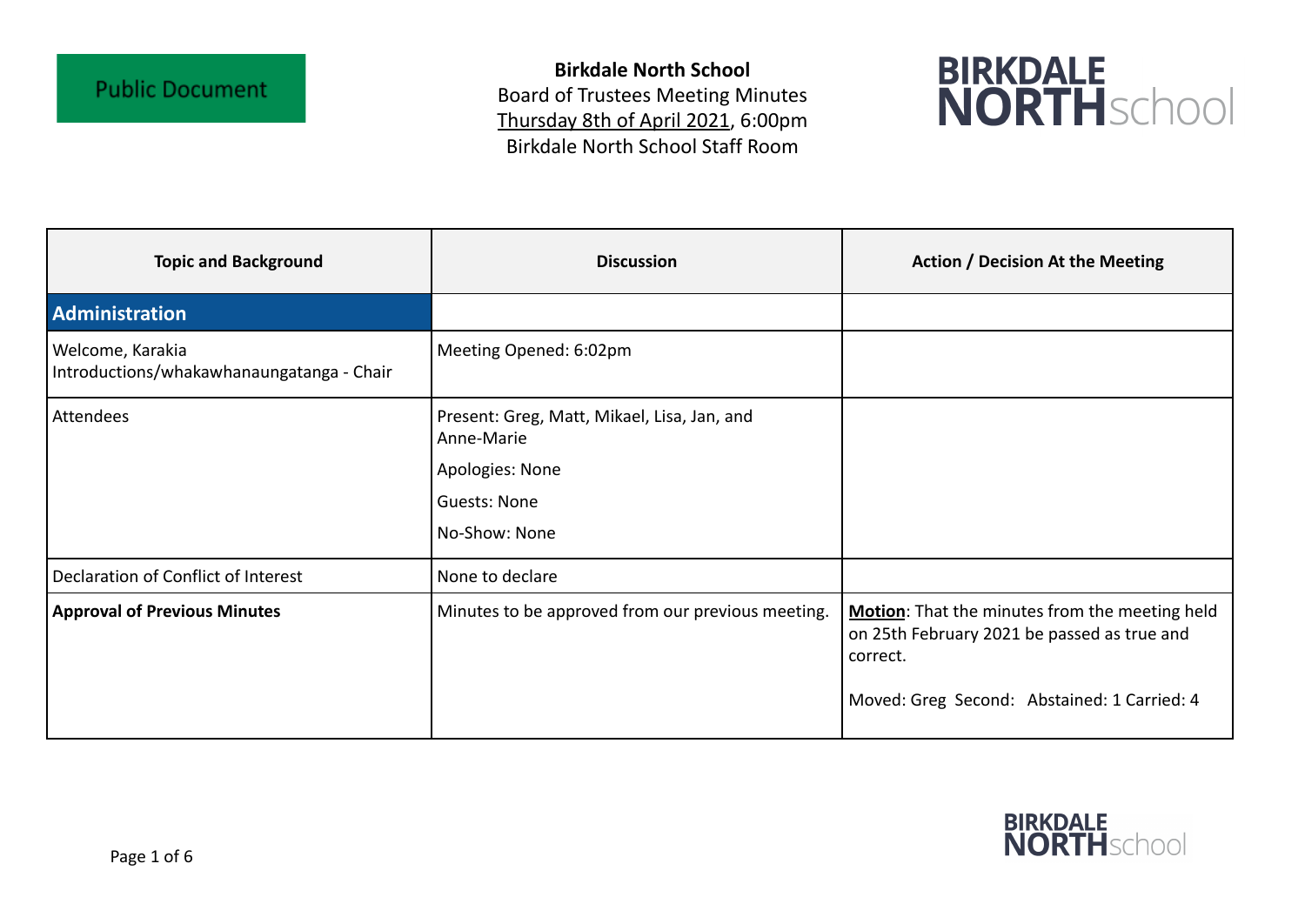| <b>Financial Report - 10 minutes</b><br>Monthly review of the financial report, financial<br>statements and creditors. | Some annual purchases have budgets spent or<br>mostly spent. This is for our information and is not a<br>concern.                                                                                                                                                                                                                                                                                                                                                                                                              | Motion: That all lawful creditors be paid and that<br>the financial report for February 2021 be<br>approved.<br>Moved: Greg Second: Carried: All |
|------------------------------------------------------------------------------------------------------------------------|--------------------------------------------------------------------------------------------------------------------------------------------------------------------------------------------------------------------------------------------------------------------------------------------------------------------------------------------------------------------------------------------------------------------------------------------------------------------------------------------------------------------------------|--------------------------------------------------------------------------------------------------------------------------------------------------|
| Item<br>Meeting dates for the remainder of 2021                                                                        | Term 2, Week 3, Thursday 20th May;<br>Term 2, Week 9; Thursday 1st July;<br>Term 3, Week 3, Thursday 12th August;<br>Term 3, Week 9, Thursday 23rd September;<br>Term 4, Week 2, Thursday 28th October;<br>Term 4, Week 8, Thursday 9th December<br>(School finishes on 15th December)                                                                                                                                                                                                                                         |                                                                                                                                                  |
| Principal                                                                                                              |                                                                                                                                                                                                                                                                                                                                                                                                                                                                                                                                |                                                                                                                                                  |
| Principal's Report - 10 minutes<br>Monthly Principal's Report                                                          | Highlights for Jan have been the recent Springboard<br>Trust meetings and her work with her growth<br>partner, which Jan has shared with the teachers.<br>Work has been done around our school vision, and<br>the strategic direction for where we are going. When<br>our children leave BNS at year 6, what do we aspire<br>for the students to be?<br>Jan shared some of the work she has been doing<br>related to identification of stakeholders in a certain<br>process.<br>BNS welcomes everyone equally. The concept was | <b>Motion:</b> That the Principal's report be adopted.<br>Moved: Greg Second: Carried: All                                                       |
|                                                                                                                        | discussed and how we could represent this visually<br>at our school entrance.                                                                                                                                                                                                                                                                                                                                                                                                                                                  |                                                                                                                                                  |

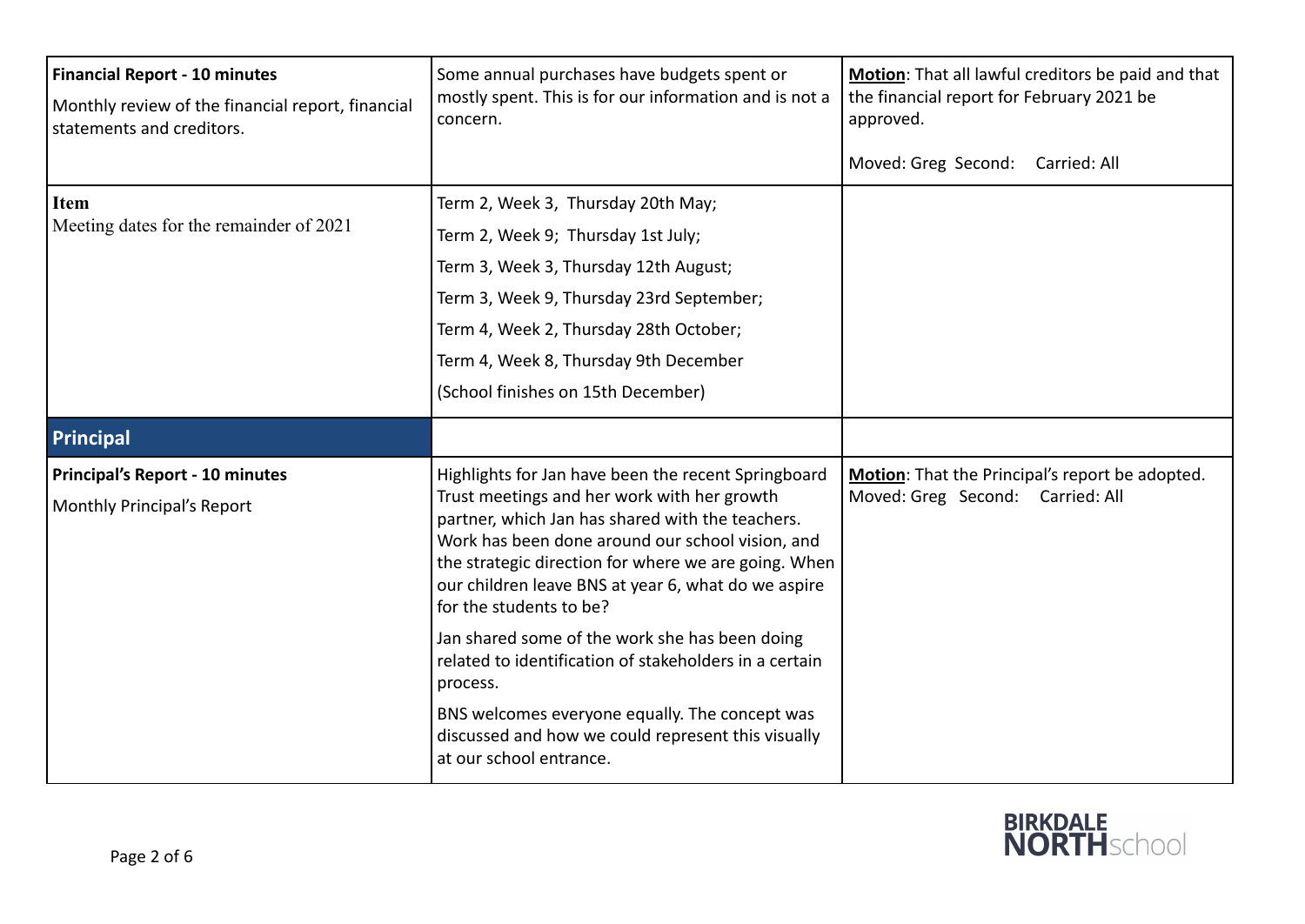|                                   | This links with the school frontage improvement that<br>has been recently discussed.<br>How we will gather feedback and engage in<br>consultation with the community and collect the<br>community voice and the ideas from all our<br>stakeholders on a range of ideas, including local<br>curriculum design and strategic direction. |  |
|-----------------------------------|---------------------------------------------------------------------------------------------------------------------------------------------------------------------------------------------------------------------------------------------------------------------------------------------------------------------------------------|--|
| Item                              | The Reading Recovery report showed the progress                                                                                                                                                                                                                                                                                       |  |
| Reading recovery                  | made with additional literacy support.<br>The impact of Covid lockdowns was discussed and<br>ways we could support families and students for<br>their learning in future lockdowns. The school plans<br>and prepares for potential lockdowns in the future.<br>How could the Board support this?                                      |  |
| Item<br>Key competencies          | Discussed                                                                                                                                                                                                                                                                                                                             |  |
| Item<br>Responsive curriculum     | <b>Discussed</b>                                                                                                                                                                                                                                                                                                                      |  |
| <b>Strategic Decisions/Policy</b> |                                                                                                                                                                                                                                                                                                                                       |  |
| Item<br>Schedule of delegations   | Carry this over to the next meeting.<br>Look at the wording for next time.                                                                                                                                                                                                                                                            |  |

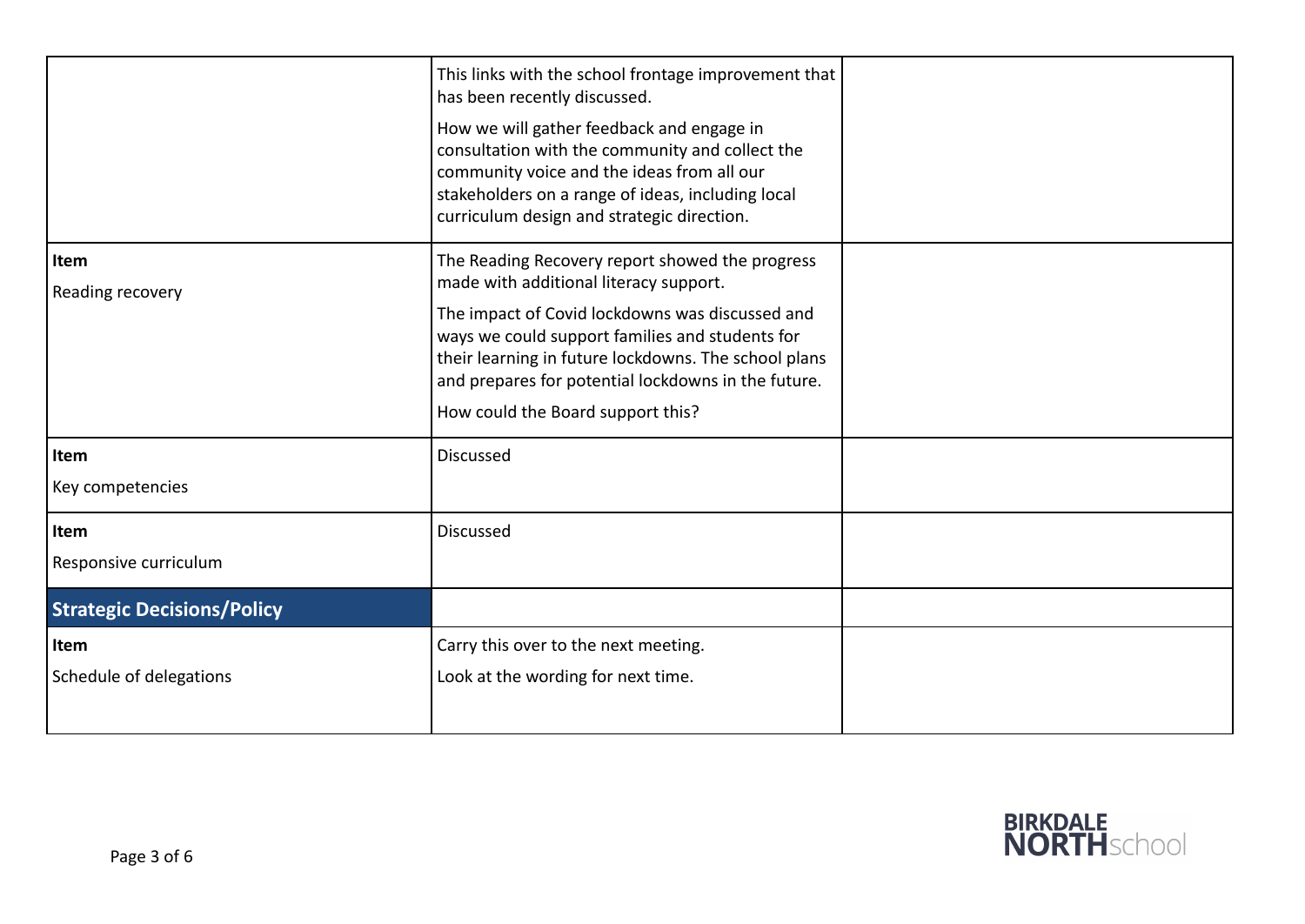| Item<br><b>SchoolDocs reviews:</b><br><b>Home Learning</b><br>Finance and Property Management | In SchoolDocs parent feedback has been added to<br>date. We currently have a fairly generic home<br>learning policy.<br>Communicate with parents our home learning policy<br>and keep the current home learning policy where<br>reading is the main priority.<br>The finance and property section will be need to be<br>amended later to align with the Schedule of<br>Delegations policy currently being reviewed                           |                                                                                                                                                              |
|-----------------------------------------------------------------------------------------------|----------------------------------------------------------------------------------------------------------------------------------------------------------------------------------------------------------------------------------------------------------------------------------------------------------------------------------------------------------------------------------------------------------------------------------------------|--------------------------------------------------------------------------------------------------------------------------------------------------------------|
| <b>Strategic Discussion</b>                                                                   |                                                                                                                                                                                                                                                                                                                                                                                                                                              |                                                                                                                                                              |
| Item<br>Select or elect board vacancies                                                       | Discussion of the options of filling the two board<br>vacancies.<br>The majority of the board were in favour of going<br>through the process of selection to fill both board<br>vacancies.<br>The majority of the board were in favour of selecting<br>as opposed to voting and selecting.<br>The board has decided to select two new members<br>and notify the community for a chance to voice their<br>preference for an election instead. | Motion: That the Board will fill the two board<br>vacancies by selection.<br>Moved: Greg Second:<br>Carried: Majority                                        |
| Item<br>10YPP                                                                                 | Discussion of the 10YPP and implications.                                                                                                                                                                                                                                                                                                                                                                                                    | Motion: That the Board adopts the 10YPP<br>proposal from Watershed for 2021.<br>Moved: Greg Carried: all - except one member<br>abstained (new to the board) |

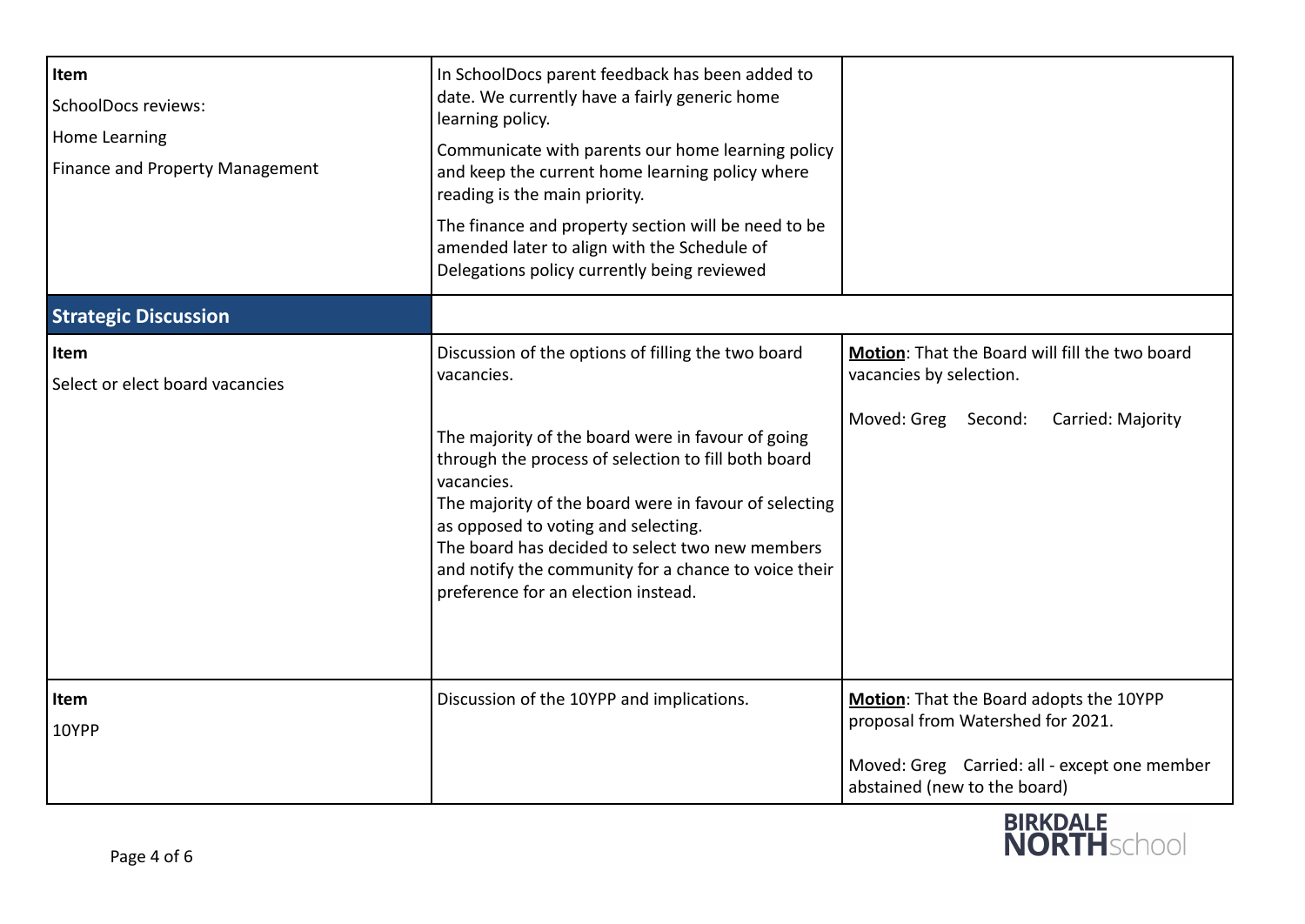|                                                                     |                                                                                                                                                                                                                                                                                                                                                                                                                                       | <b>Action:</b><br>Greg will inform Dayle from Watershed about the<br>preferred option to spend the AMS funding in<br>Block 1.                                                                                                                                                                                                                    |
|---------------------------------------------------------------------|---------------------------------------------------------------------------------------------------------------------------------------------------------------------------------------------------------------------------------------------------------------------------------------------------------------------------------------------------------------------------------------------------------------------------------------|--------------------------------------------------------------------------------------------------------------------------------------------------------------------------------------------------------------------------------------------------------------------------------------------------------------------------------------------------|
| <b>Health and Safety</b>                                            |                                                                                                                                                                                                                                                                                                                                                                                                                                       |                                                                                                                                                                                                                                                                                                                                                  |
| Any issues to raise?                                                | No issues                                                                                                                                                                                                                                                                                                                                                                                                                             |                                                                                                                                                                                                                                                                                                                                                  |
| <b>General</b>                                                      |                                                                                                                                                                                                                                                                                                                                                                                                                                       |                                                                                                                                                                                                                                                                                                                                                  |
| Item<br>Board end-of-year acknowledgements and<br>associated budget | Next meeting                                                                                                                                                                                                                                                                                                                                                                                                                          |                                                                                                                                                                                                                                                                                                                                                  |
| Item<br>Hall weathertightness financial commitment                  | Discussion of the project and need for this work to<br>be done. The board is obligated to pay its 40% share<br>of the capped MoE 5YA contribution (which is up to<br>50% of the current 5YA [ = \$125,000]). I.e., the board<br>will pay up to \$50k to fix the hall weathertightness<br>issues. The MoE will pay the balance of the 5YA<br>contribution (\$75,000) and also pay any remaining<br>balance with supplementary funding. | Motion: That the Board approves the spending<br>allocation (up to \$50,000) as detailed in the 2021<br>5YA for the hall weather-tightness project.<br>Moved: Lisa Second: Jan<br>Carried: All<br><b>Action:</b><br>Jan_will follow up the link below for<br>weather-tightness claim<br>0800242243<br>Building.govt.nz/about-building-performance |
| In-committee (When required)                                        |                                                                                                                                                                                                                                                                                                                                                                                                                                       |                                                                                                                                                                                                                                                                                                                                                  |
|                                                                     |                                                                                                                                                                                                                                                                                                                                                                                                                                       |                                                                                                                                                                                                                                                                                                                                                  |